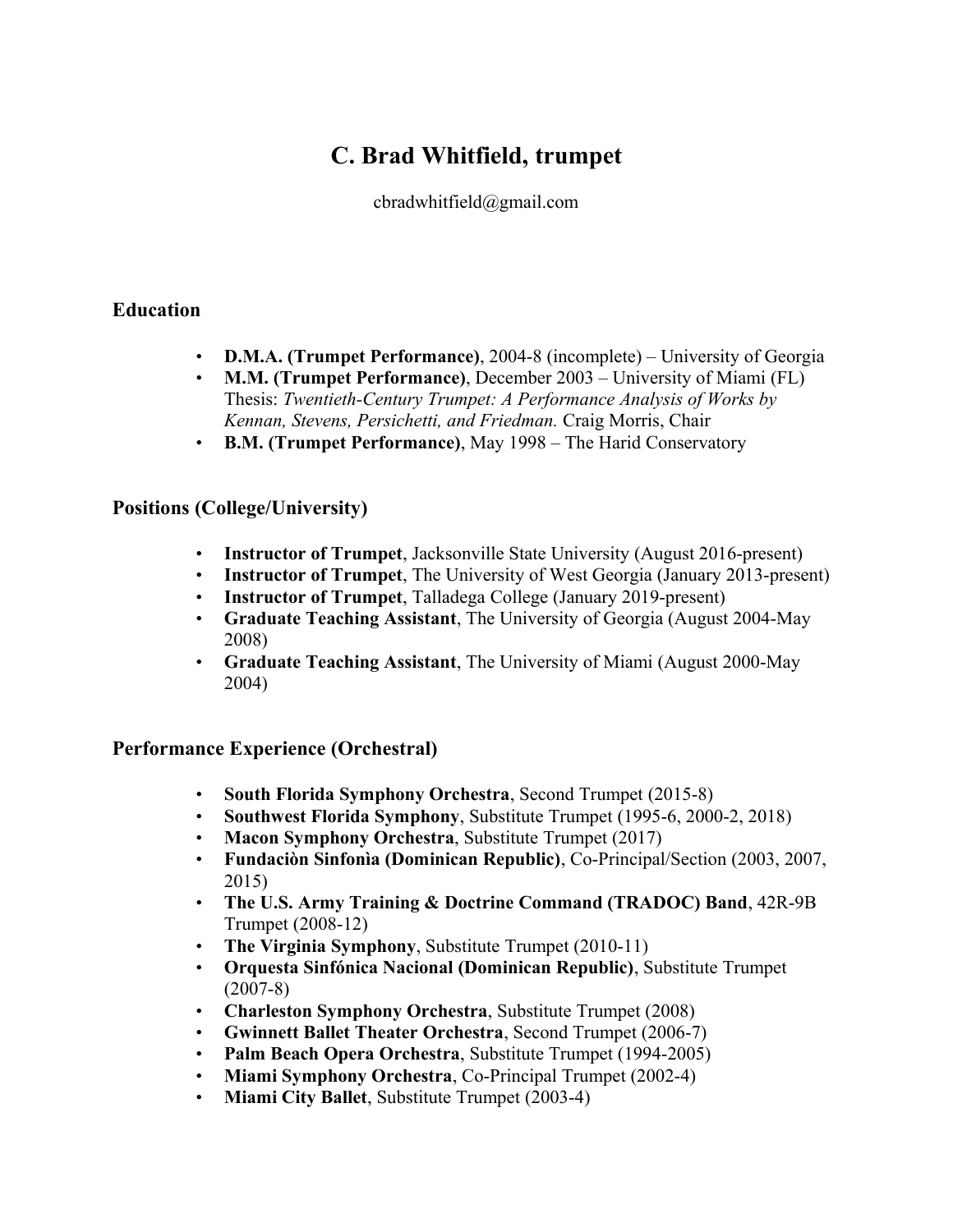- **Ballet Florida**, Substitute Principal/Section Trumpet (2000-3)
- **Florida Symphonic Pops**, Substitute Trumpet (1994-5, 2000-2)
- **Atlantic Classical Orchestra**, Principal Trumpet (1997-8, 2000-1)
- **Key West Symphony**, Substitute Trumpet (1996, 1999)
- **Treasure Coast Opera Society Orchestra**, Principal Trumpet (1996-8)
- **The New World Symphony**, Substitute Trumpet (1996-8)

### **Performance Experience (Commercial)**

- **The Monomoy Theater Orchestra**, Trumpet (2017-8)
- **The Highballs**, Trumpet (2014-8)
- **The Pieces of Eight**, Trumpet (2014-8)
- **Apartment Sessions (NYC)**, Trumpet/Percussion (2018)
- **Omid Soltani**, Substitute Trumpet (2018)
- **The Dirk Howell Band**, Trumpet (2014-5)
- **Yacht Rock Revue**, Substitute Trumpet (2014)
- *Chicago* **(Broadway Touring Cast Athens, GA performances)**, Trumpet (2008)
- **Aurora Theater (***Chicago***)**, Trumpet (2005)

### **Solo Awards/Appearances**

- **The University of West Georgia Wind Ensemble**, featured soloist (2014)
- **The University of West Georgia Symphonic Band**, featured soloist (2014)
- **The University of Georgia Wind Ensemble Concerto Competition**, winner/soloist (2005)
- **Georgia Brass**, featured soloist (2005)
- **Florida Symphonic Pops**, featured soloist (1998)
- **The National Trumpet Competition (Stephen & Bonnie Simon College Division)**, Third Prize (1997)
- **Florida International Trumpet Guild Solo Competition**, Second Prize (1997)
- **Friends of the Boca Pops Solo Competition**, Second Prize (1997)

#### **Masterclasses/Public Coachings**

- **Conservatorio Nacional de Musica (Dominican Republic)**, March 2015
- **University of Southern Mississippi**, March 2011
- **New England Conservatory**, February 2011 (with TRADOC brass quintet)
- **Boston University**, February 2011 (with TRADOC brass quintet)
- **University of Tampa**, March 2010 (with TRADOC brass quintet)
- **West Texas A&M**, February 2010 (with TRADOC brass quintet)
- **Cameron University**, February 2010 (with TRADOC brass quintet)